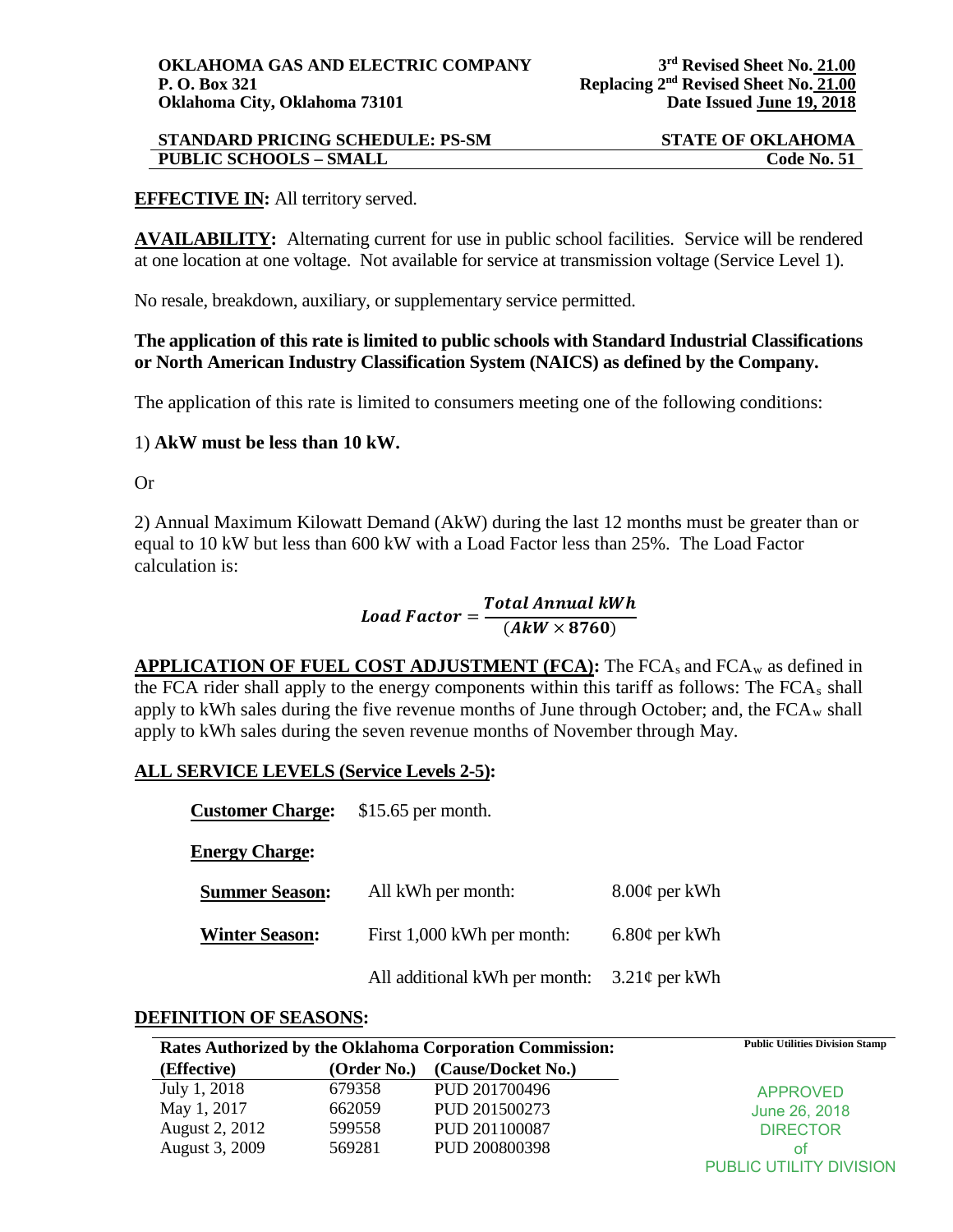| <b>STANDARD PRICING SCHEDULE: PS-SM</b> | <b>STATE OF OKLAHOMA</b> |
|-----------------------------------------|--------------------------|
| <b>PUBLIC SCHOOLS - SMALL</b>           | Code No. 51              |

**Summer Season:** The five OG&E Revenue Months of June through October.

**Winter Season:** The seven OG&E Revenue Months of November through May.

**SERVICE LEVELS:** For purposes of this rate, the following shall apply:

**Service Level 2:** Shall mean service at any nominal standard voltage of the Company between 2 kV and 50 kV, both inclusive, where service is rendered through a Company Substation, which has a transmission voltage source, and the point of delivery is at the load side of the substation or from a circuit dedicated to the customer.

**Service Level 3:** Shall mean service at any nominal standard voltage of the Company between 2 kV and 50 kV, both inclusive, by a direct tap to the Company's prevailing distribution source from a circuit not dedicated to the customer.

**Service Level 4:** Shall mean service at any nominal standard voltage of the Company between 2 kV and 50 kV, both inclusive, where service is rendered through transformation from a Company prevailing distribution voltage source (2 kV to 50 kV) to a lower distribution voltage with metering at distribution voltage.

**Service Level 5:** Shall mean service at any nominal standard voltage of the Company less than 2,000 volts with metering at less than 2,000 volts.

### **Metering Adjustments:**

If the Company chooses to install its metering equipment on the load side of the customer's transformers, the kWh billed shall be increased by the amount of the transformer losses calculated as follows:

**Service Level 3:** 0.60 percent of the total kVA rating of the customer's transformers times 730 hours.

**LATE PAYMENT CHARGE:** A late payment charge in an amount equal to 1.5 percent of the total balance for services and charges remaining unpaid on the due date stated on the bill shall be added to the amount due. The due date as stated on the bill shall be 20 days after the bill is issued.

**MINIMUM BILL:** The minimum monthly bill shall be the Customer Charge. The Company shall specify a larger minimum monthly bill, calculated in accordance with the Company's Allowable Expenditure Formula in its Terms and Conditions of Service on file with and approved by the Commission, when necessary to justify the investment required to provide service.

|                |             | Rates Authorized by the Oklahoma Corporation Commission: | <b>Public Utilities Division Stamp</b> |
|----------------|-------------|----------------------------------------------------------|----------------------------------------|
| (Effective)    | (Order No.) | (Cause/Docket No.)                                       |                                        |
| July 1, 2018   | 679358      | PUD 201700496                                            | <b>APPROVED</b>                        |
| May 1, 2017    | 662059      | PUD 201500273                                            | June 26, 2018                          |
| August 2, 2012 | 599558      | PUD 201100087                                            | <b>DIRECTOR</b>                        |
| August 3, 2009 | 569281      | PUD 200800398                                            | Ωt                                     |
|                |             |                                                          | <b>PUBLIC UTILITY DIVISION</b>         |